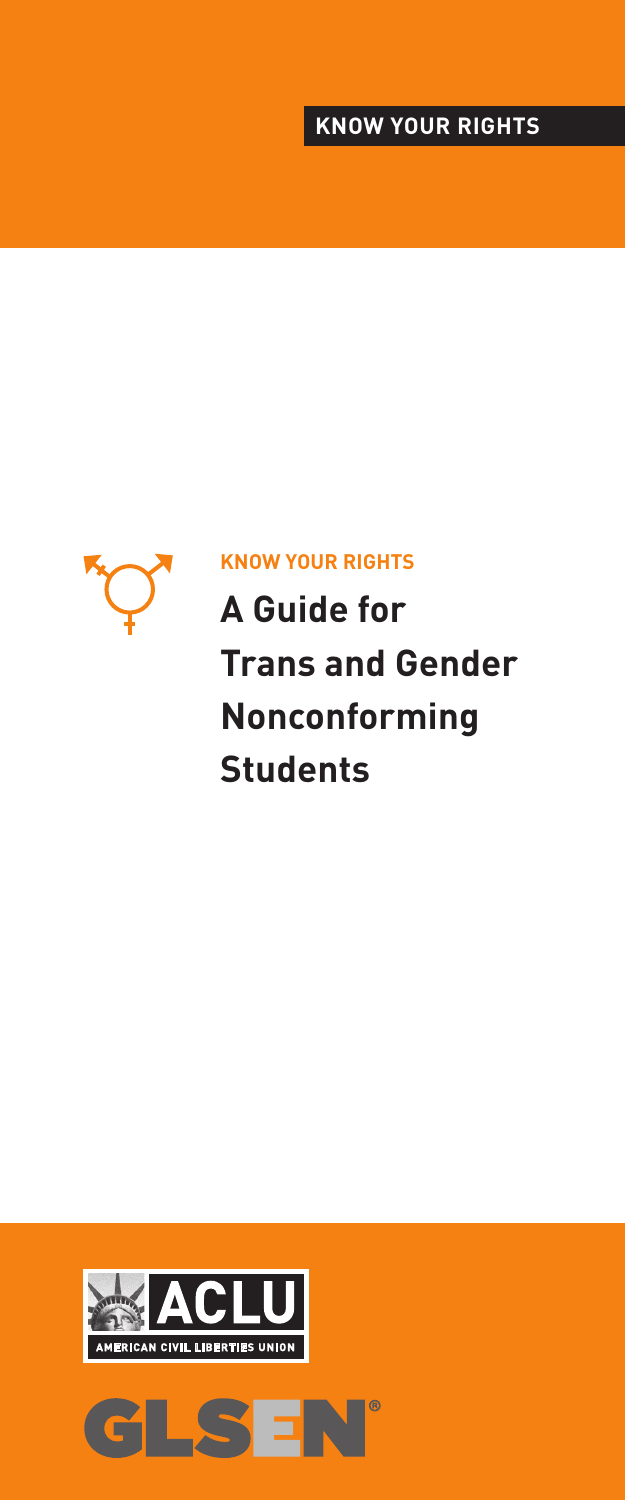#### **KNOW YOUR RIGHTS:** A GUIDE FOR TRANS AND GENDER NONCONFORMING STUDENTS

**Whether you're a girl who "doesn't act like one," a boy who gets called a "sissy," or you just feel like you don't "match" your gender, you have the right to be safe and to be yourself at school. The American Civil Liberties Union (ACLU) and the Gay, Lesbian & Straight Education Network (GLSEN) have put together this simple guide to inform gender nonconforming and transgender students (and their families and friends) about their rights.** 



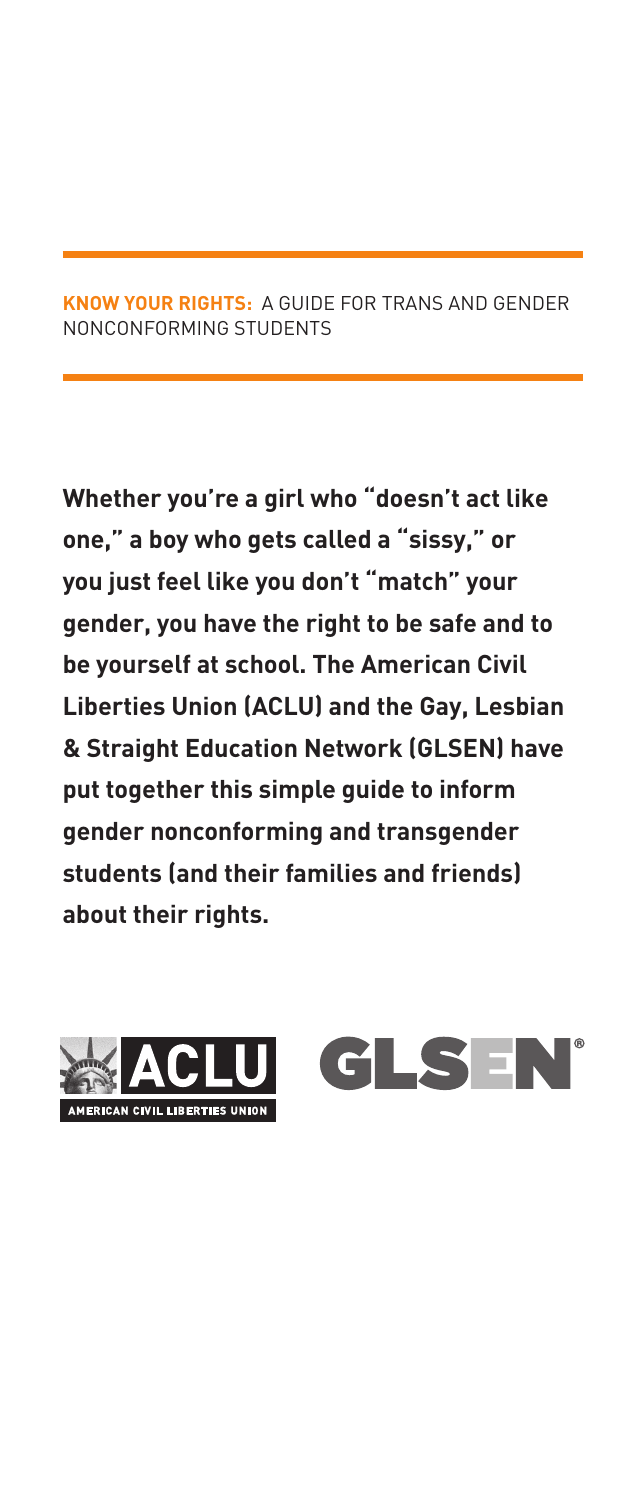# **Your Right to Be Safe in School**

Public schools are legally required to protect *all* students from harassment. Under the U.S. Constitution, these schools must address any harassment against you the same way they would address harassment against any other student. A federal law called Title IX bars public schools from ignoring harassment based on gender stereotyping. Many states also have laws that prohibit schools from discriminating based on gender identity and/or expression.

What this all means is that public schools can't ignore harassment or bullying based on appearance or behavior that doesn't "match" your gender: boys who wear makeup, girls who dress "like a boy," or students who are transgender. Nor can school officials tell you that you have to change who you are or that you brought the harassment on yourself by dressing or behaving "inappropriately."

If you're being harassed or bullied or see it happening to someone else, you should report it immediately to an administrator, counselor, or other school official. They have a legal responsibility to respond.

### **SETH'S STORY**

Seth Walsh was a California student whose school ignored years of harassment based on his gender expression and sexual orientation—he came out as gay when he was in the 6th grade, and he wore girls' clothes and nail polish. The U.S. Department of Education and the U.S. Department of Justice investigated and found that his school had violated Title IX by failing to protect Seth from harassment. These federal agencies required the school to train staff and students about gender identity and sexual orientation harassment so that students like Seth would be protected in the future. Sadly, Seth died by suicide at 13. Schools can and should be held accountable before such tragedies happen.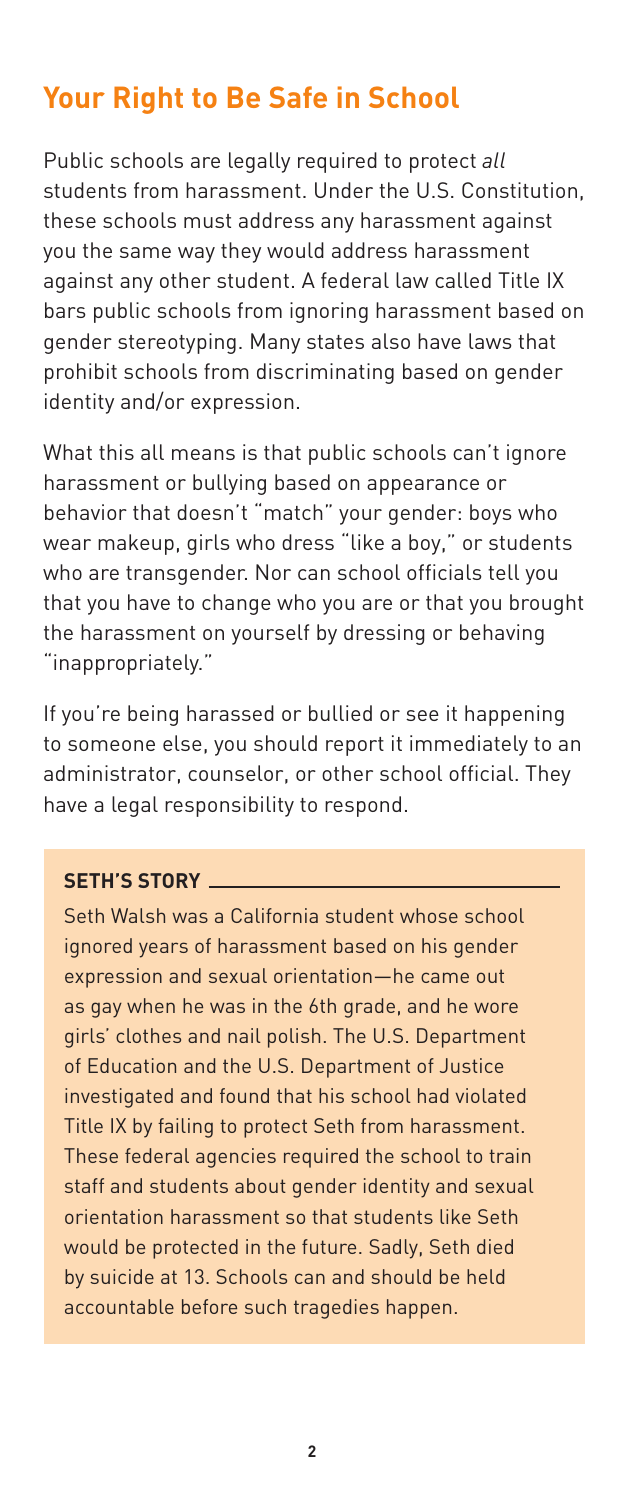## **Your Right to Be Yourself in School**

Everyone has the right to be themselves in school including you! Public schools are required to respect your gender identity and expression.

 **What you say:** Your speech is protected by the First Amendment to the U.S. Constitution, which gives all public school students the right to free speech and free expression. What this means is that you can talk and write about who you are if you choose to, and about issues relating to gender identity and expression. Of course, your right to free speech doesn't mean that you can say whatever you want at any time; your speech isn't protected if it disrupts class time, if it's intended to encourage other students to break school rules, if it's obscene, or if it's something untrue about someone that could damage their reputation. Your school can also put some limits on where and when certain kinds of speech are allowed, but generally, the limits must be reasonable and apply to everyone equally. And be aware that schools often use "disruption" as an excuse to illegally censor students, so if your school uses disruption as a reason for censoring you, don't just take their word for it—ask the ACLU!

**What you wear:** Your gender expression is protected by the U.S. Constitution, Title IX, and any state or local law that prohibits discrimination based on gender identity. This right to free expression includes your choice of clothes. As long as the clothing you want to wear would be appropriate if worn by other students—a skirt, for example, or a tuxedo—then you should be able to wear that clothing even if it isn't stereotypically associated with your gender. School dress codes also have to treat all students equally.

 **Prom:** If you're a girl, can you go to prom with another girl? If you're a boy, can you run for Prom Queen? Yes! The First Amendment and your right to equal protection guarantee you the right to express yourself by bringing a same-sex date to the prom or homecoming. You are also protected in your choice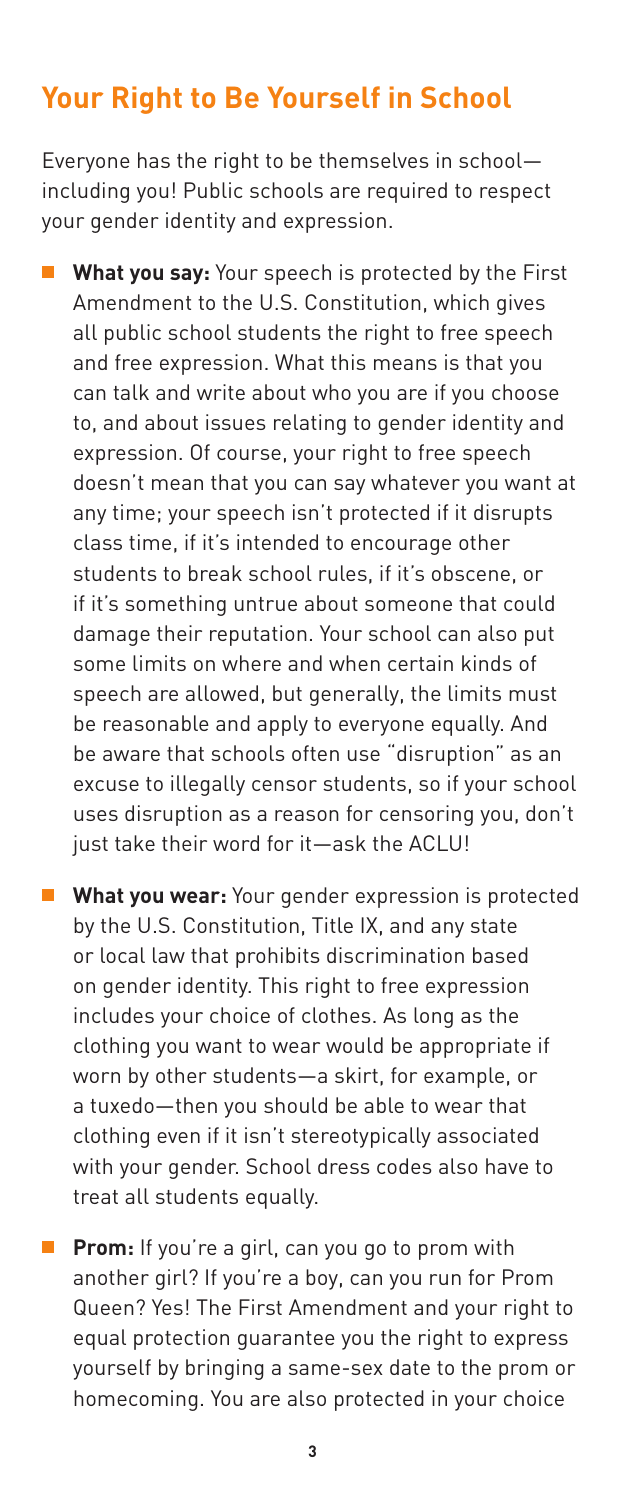of prom date by any state or local law that prohibits discrimination based on sexual orientation and/or gender identity. Similar protections should apply if you are a boy and want to run for Prom Queen or if you're a girl and want to run for Prom King.

#### **CONSTANCE'S STORY**

In 2009, Constance McMillen's high school in Mississippi told her that she couldn't wear a tuxedo to her senior prom or bring her girlfriend as her date. With the help of the ACLU, Constance sued her school, and the court ruled that the school had violated Constance's constitutional rights.

# **Being Transgender or Transitioning Your Gender in School**

Your right to be yourself in school includes the right to be transgender or to transition your gender in school. Unfortunately, there aren't yet clear rules in most places about how schools should accommodate students when they transition. There are often many obstacles to deal with, including restroom and locker room accessibility, your name and what pronouns to use when talking about you, and how official records classify you. We strongly suggest calling the ACLU or GLSEN to help you chart this course, and check out GLSEN's model school policy for trans and gender nonconforming students at glsen.org/modeltranspolicy.

**E** How to talk with your school about being **transgender or transitioning:** The more support you have in talking to your school about being transgender, the better. If you can, you should involve your parents or guardians and your doctor, and reach out to supportive teachers and other staff. You should explain to the school that it is legally obligated to create a safe learning environment for all students, including you, and that you have a constitutional right to express who you are in school. If your state or city has a law prohibiting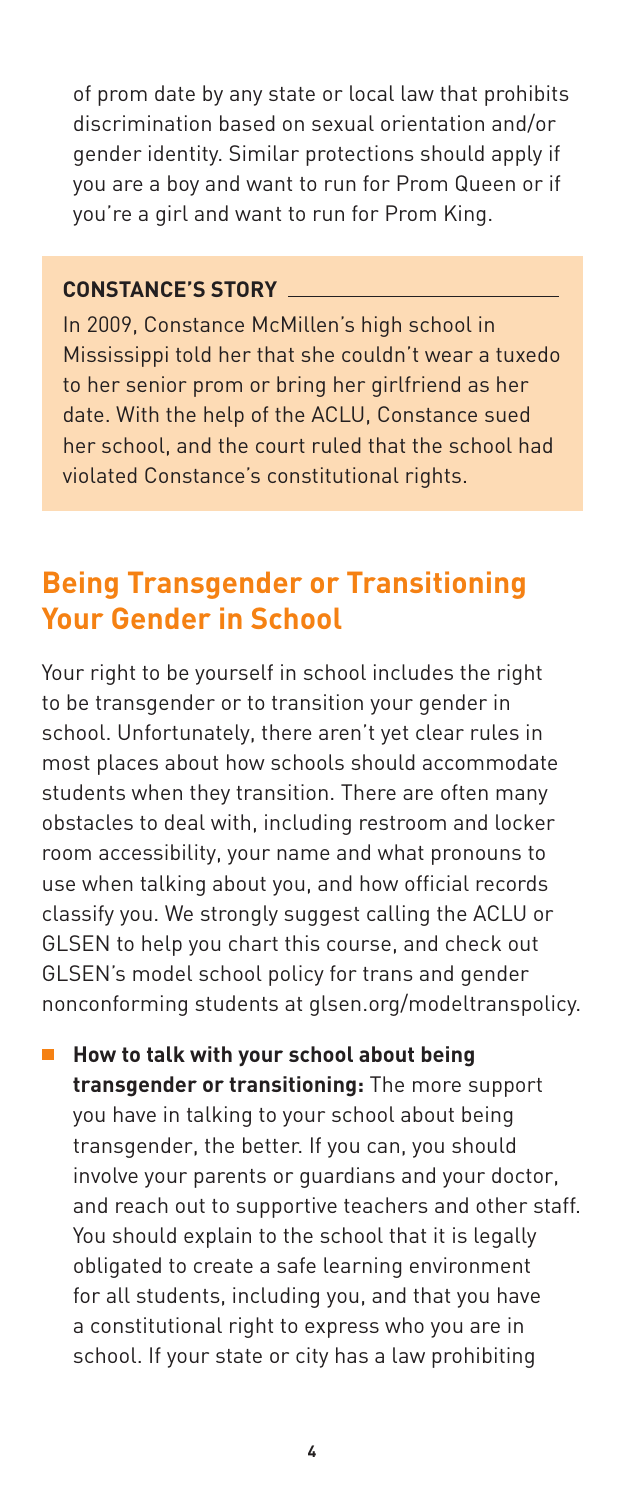discrimination in schools based on gender identity, you should make sure your school knows about the law.

 **What should you ask your school to do?** Your school should assess your needs on an individualized basis, and you and your school should come up with a plan that works for you. In all cases, your school's goals should be to ensure your safety and support your emotional well-being so that you can learn and achieve your full potential. They can do this by taking action to prevent harassment or bullying, making sensible accommodations with respect to restrooms and lockers, and protecting your privacy by not giving information that may reveal that you are transgender to others unless you have given them your permission to do so.

## **Important Terms:**

You can talk about yourself however you want to, but some terms are used more than others in describing people who don't conform to gender stereotypes. When you talk to school officials, you may want to use these terms:

- **Gender identity** *is a person's deeply held sense or psychological knowledge of being a particular gender or being neither gender, regardless of the sex assigned to them at birth.*
- **Transgender** *describes people whose gender identity is different from the sex assigned to them at birth, but it can also be used to describe a broad range of identities and experiences that fall outside of traditional notions of gender.*
- **Gender expression** *refers to the way a person shows gender, such as through clothing, hairstyles, or mannerisms.*
- **Gender nonconforming** *describes people whose gender expression differs from stereotypical expectations, such as "feminine" boys, "masculine"*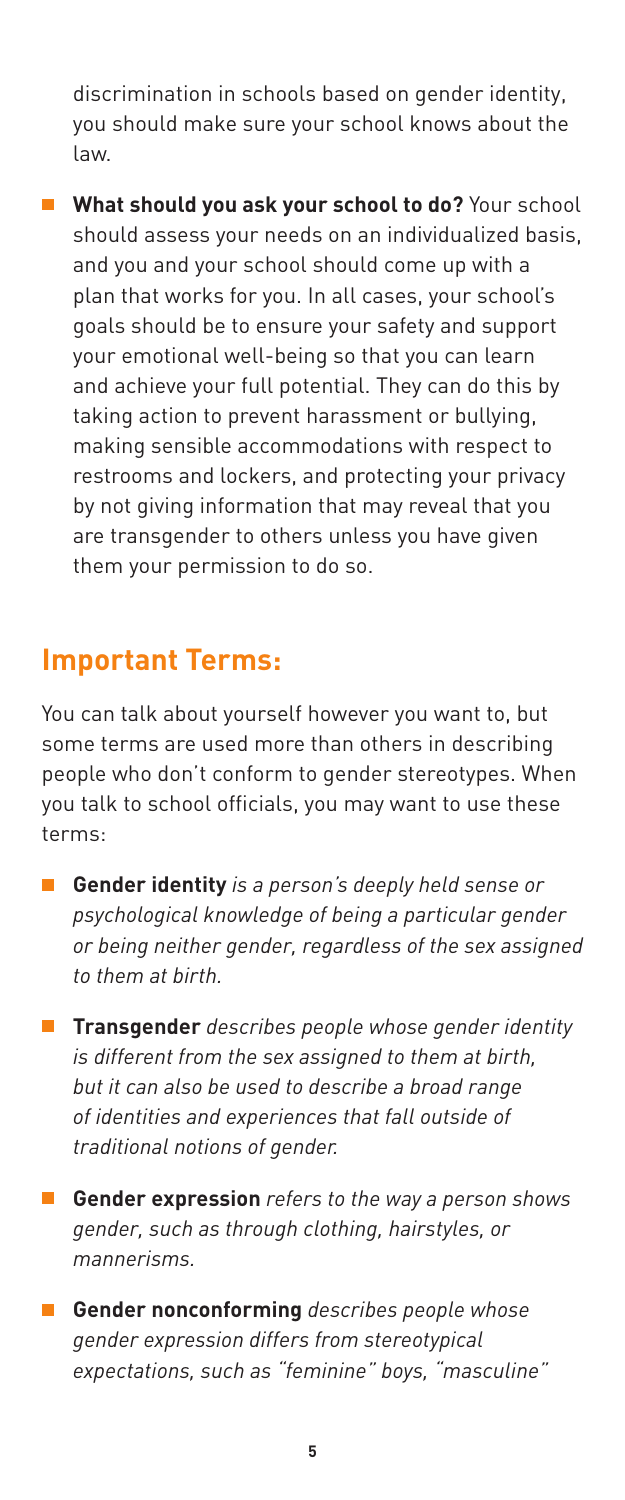*girls, and those who are perceived as androgynous. Other terms for this are "gender variant" or "gender queer."*

 **Transition** *describes the long, often complex process of changing one's birth-assigned sex to match his or her gender identity.*

## **Important Laws:**

There are federal and state laws that protect you from discrimination and harassment based on your gender identity and expression. This isn't a complete list there might be other laws out there that also protect you—but it's a good place to start.

- **U.S. and State Constitutions:** The U.S. Constitution and most state constitutions guarantee you equal protection under the law, the right to freedom of speech and expression, and the right to privacy.
- **Title IX of the Civil Rights Act of 1964:** Title IX is a federal law that applies to all schools that receive federal funding; that's all public schools and some private schools. Title IX prohibits discrimination, harassment, and bullying based on sex, which includes gender stereotyping.
- **State Laws:** Your state might have a law that prohibits discrimination, harassment, and/or bullying in school based on gender identity and/ or expression. States that have such laws include Arkansas, California, Colorado, Connecticut, District of Columbia, Illinois, Iowa, Maine, Maryland, Massachusetts, Minnesota, New Jersey, New York, North Carolina, Oregon, Rhode Island, Vermont, and Washington.
- **Local Laws or School Policies:** If your state doesn't ban discrimination, harassment, and/or bullying in school based on gender identity and/or expression, then your city or school might.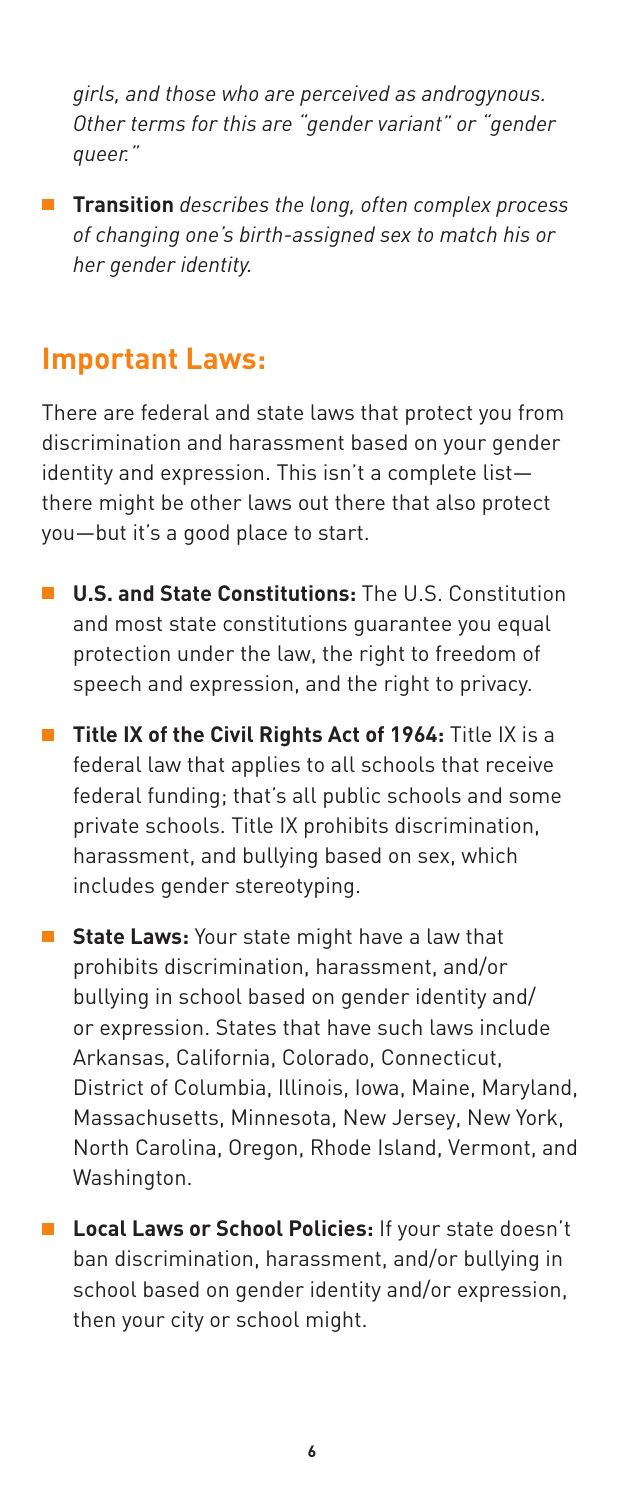# **What to Do if You Have Problems in Your School**

If you think that your school is discriminating against you or is ignoring harassment or bullying against you, here are some things you can do:

■ To protect yourself and be in the best position to change your school's policies, be respectful and follow school rules.

### **E** Document Everything

- **Who was involved.**
- What happened,
- Where it happened,
- When it happened.
- Who you reported it to,
- Witnesses, if there were any.

### ■ Report Everything to School Officials

We know this can be frustrating, but it's important to report every incident of discrimination or harassment to school officials, like your principal or your district superintendent. In many states schools have to be officially put "on notice" about harassment in order for them to be held legally responsible for addressing it. Keep copies of everything that you give the school. Take notes about any conversations you have with school administrators and be sure to write down when you talked to administrators.

### **File a Complaint**

Your school is required to have a clear process for filing complaints of discrimination or harassment. Ask school administrators what the process is and follow it. The school must keep your identity confidential and cannot retaliate against you.

The U.S. Department of Education Office for Civil Rights also has a complaint process for discrimination and harassment. For an explanation about how to file a complaint, check out GLSEN's "Claim Your Rights" guide at glsen.org/claimyourrights.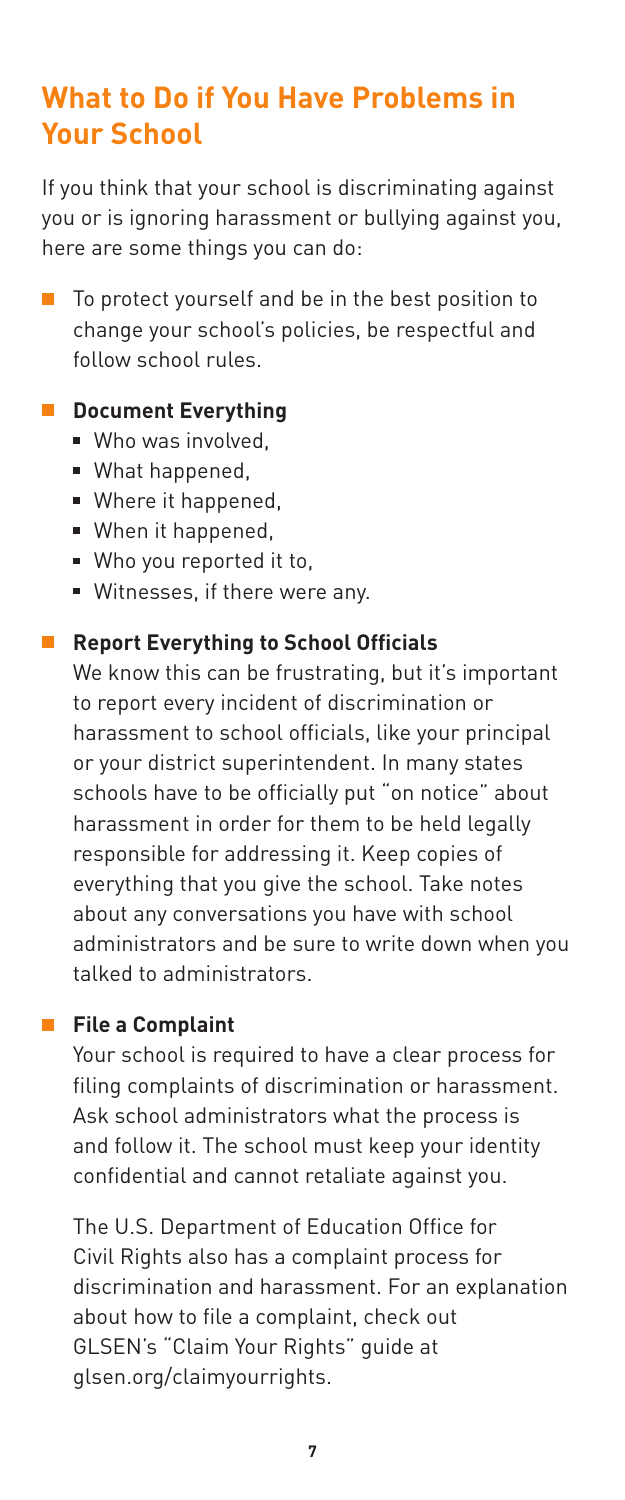# **Who to Contact for Help**

Are you getting in trouble because your school is insisting that you "dress like a boy" or "dress like a girl"? Are you being bullied because your gender expression is different from what people expect? Do you want to come out as transgender or start transitioning in school? Do you want to know more about your rights as a trans or gender nonconforming student? Call us and let us know. We want to help!

### **ACLU LGBT Project**

aclu.org/safeschools; 212-549-2673

The Project is a special division of the ACLU that leads the organization's nationwide advocacy to secure the rights of lesbian, gay, bisexual and transgender people.

### **GLSEN**

glsen.org; 212-727-0135

GLSEN, the Gay, Lesbian & Straight Education Network, is the leading national education organization focused on ensuring safe schools for all students.